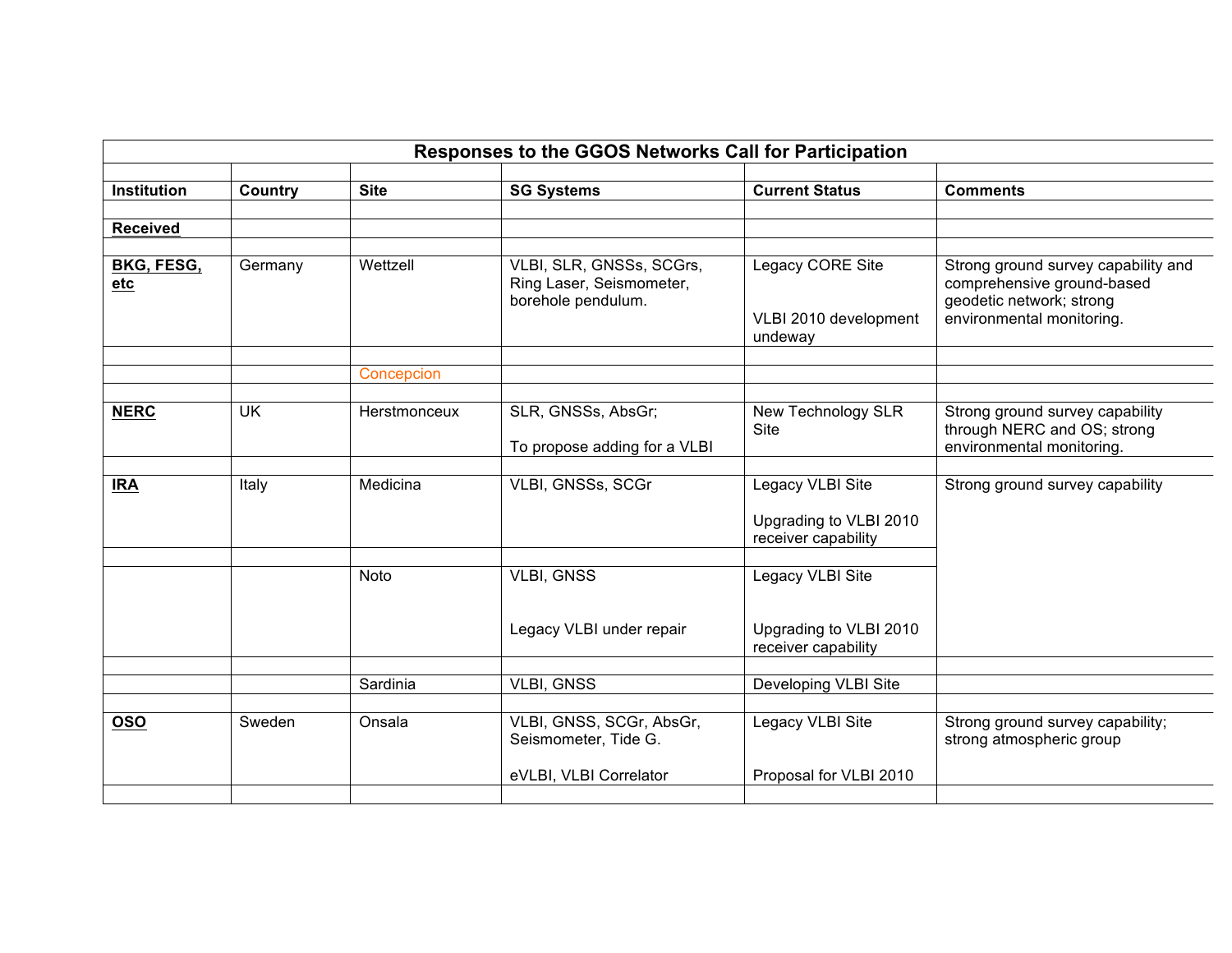| <b>FGI</b>                                           | Finland | Metshovi               | VLBI, GNSS, AbsGr, ScGr,<br><b>DORIS</b>       | Legacy VLBI SIte                                                                  | High capacity communications<br>available                                                     |
|------------------------------------------------------|---------|------------------------|------------------------------------------------|-----------------------------------------------------------------------------------|-----------------------------------------------------------------------------------------------|
|                                                      |         |                        | SLR System being upgraded to<br>new technology | Plan for VLBI2010                                                                 |                                                                                               |
|                                                      |         |                        |                                                |                                                                                   |                                                                                               |
| <b>IGN</b>                                           | Spain   | Yebes                  | VLBI, GNSS(2)                                  | Legacy VLBI Site                                                                  |                                                                                               |
|                                                      |         |                        |                                                | Upgrading to VLBI2010<br>Planning to add SLR<br>Planning to add new<br><b>GPS</b> |                                                                                               |
|                                                      |         |                        |                                                |                                                                                   |                                                                                               |
|                                                      |         | Canary Islands         | Planned VLBI 2010, GNSS                        | <b>Candidate VLBI Site</b>                                                        |                                                                                               |
|                                                      |         |                        |                                                |                                                                                   |                                                                                               |
|                                                      |         | Santa Maria,<br>Azores | Planned VLBI 2010, GNSS                        | Candidate VLBI Site                                                               |                                                                                               |
|                                                      |         |                        |                                                |                                                                                   |                                                                                               |
|                                                      |         | Flores, Azores         | Planned VLBI 2010, GNSS                        | Candidate VLBI Site                                                               |                                                                                               |
|                                                      |         |                        |                                                |                                                                                   |                                                                                               |
| <b>SPC/PAS</b>                                       | Poland  | <b>Borowiec</b>        | <b>SLR, GNSS</b>                               | <b>Candidate SLR Site</b>                                                         | <b>Time Service</b>                                                                           |
|                                                      |         |                        |                                                | <b>Upgrading SLR</b>                                                              |                                                                                               |
|                                                      |         |                        |                                                |                                                                                   |                                                                                               |
| Shanghai<br><b>Asronomical</b><br><b>Observatory</b> | China   | Shanghai               | SLR, VLBI, GNSS                                | Legacy Core Site<br>Planning upgrade to<br>VLBI2010 std and                       | Developing automated local survey<br>technique; Development on new<br>technology site program |
|                                                      |         |                        |                                                |                                                                                   | Developing correlator                                                                         |
|                                                      |         |                        |                                                |                                                                                   |                                                                                               |
|                                                      |         |                        | SLR, VLBI, GNSS                                | <b>Legacy Core Site</b>                                                           |                                                                                               |
|                                                      |         | <b>Beijing</b>         |                                                |                                                                                   |                                                                                               |
|                                                      |         | Changchun              | <b>SLR, GNSS</b>                               | Legacy SLR Site                                                                   |                                                                                               |
|                                                      |         |                        |                                                |                                                                                   |                                                                                               |
|                                                      |         | Wuhan                  | <b>SLR, GNSS</b>                               | <b>Candidate SLR Site</b>                                                         |                                                                                               |
|                                                      |         |                        |                                                |                                                                                   |                                                                                               |
|                                                      |         |                        |                                                |                                                                                   |                                                                                               |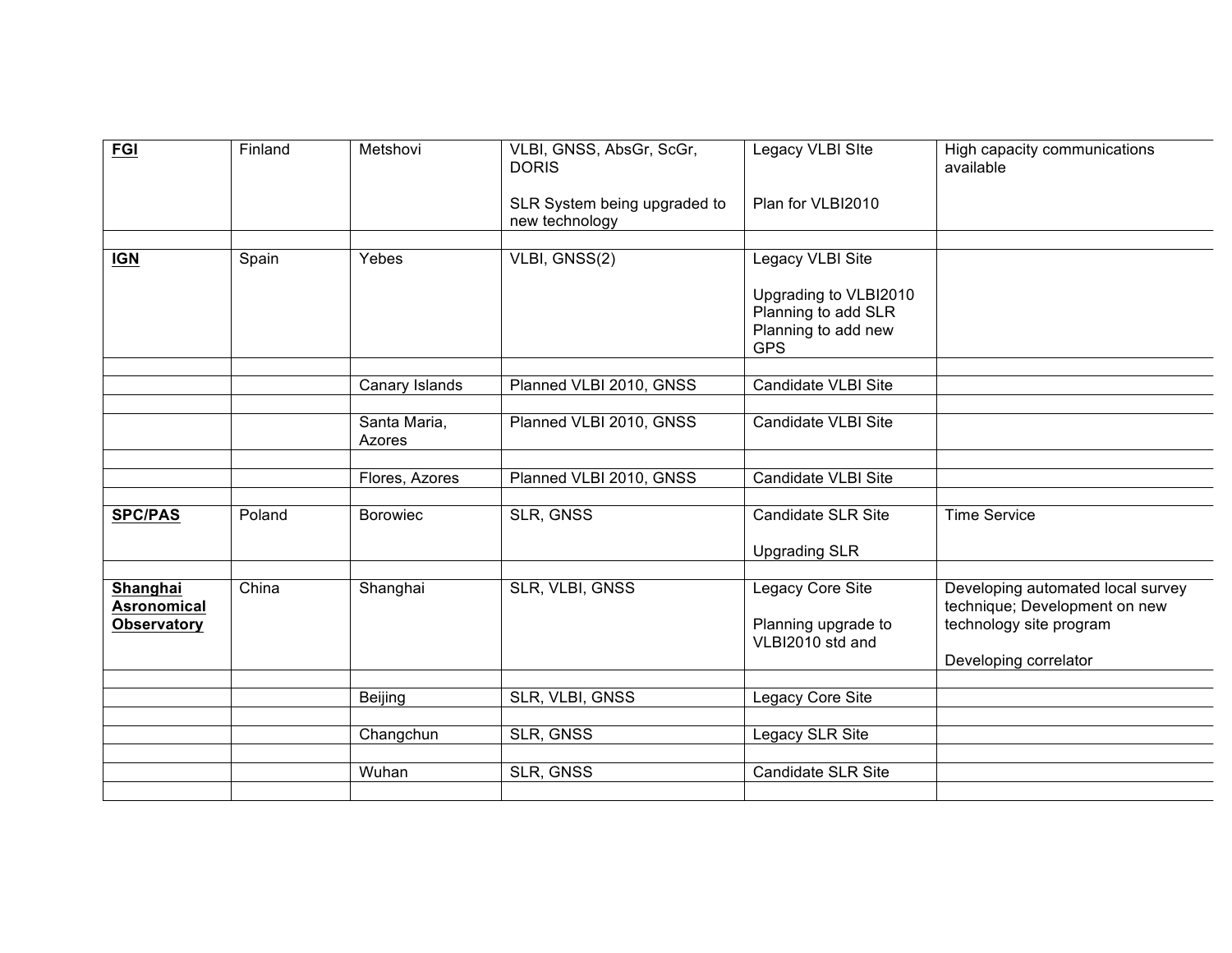|                                       |            | Kunming              | SLR, VLBI, GNSS        | <b>Candidate SLR Site</b>                 |                                 |
|---------------------------------------|------------|----------------------|------------------------|-------------------------------------------|---------------------------------|
|                                       |            |                      |                        | Legacy VLBI Site                          |                                 |
|                                       |            |                      |                        |                                           |                                 |
|                                       |            | Urumuqi              | <b>VLBI, GNSS</b>      | Legacy VLBI Site                          |                                 |
|                                       |            |                      |                        |                                           |                                 |
|                                       |            | San Juan             | SLR, GNSS,             | Legacy SLR Site                           |                                 |
|                                       |            |                      |                        |                                           |                                 |
|                                       |            |                      |                        | Planning VLBI 2010 std                    |                                 |
|                                       |            |                      |                        |                                           |                                 |
| <b>Geoscience</b><br><b>Australia</b> | Australia  | Yarragadee           | SLR, VLBI, GNSS        | Legacy Core Site with<br><b>VLBI 2010</b> | Strong ground survey capability |
|                                       |            |                      |                        |                                           |                                 |
|                                       |            | Mt. Stromlo          | <b>SLR, GNSS</b>       | Legacy SLR Site                           |                                 |
|                                       |            | <b>Katherine</b>     | <b>VLBI, GNSS</b>      | <b>New Technology VLBI</b>                |                                 |
|                                       |            |                      |                        | Site                                      |                                 |
|                                       |            |                      |                        |                                           |                                 |
|                                       |            | <b>Hobart</b>        | <b>VLBI, GNSS</b>      | New Technology VLBI                       |                                 |
|                                       |            |                      |                        | Site                                      |                                 |
|                                       |            |                      |                        |                                           |                                 |
| <b>Research</b>                       | Czech      | Pecny                | GNSS, ABSGr, SCGr.     | <b>GNSS Site</b>                          |                                 |
| Institute of                          | Republic   |                      | Seismometer,           |                                           |                                 |
| Geodesy                               |            |                      |                        | Planning SLR and VLBI                     |                                 |
|                                       |            |                      |                        |                                           |                                 |
| <b>NASRDA</b>                         | Nigeria    | Toro                 | <b>GNSS</b>            | <b>GNSS Site</b>                          |                                 |
|                                       |            |                      |                        |                                           |                                 |
|                                       |            |                      |                        | Offering to house a Core<br><b>Site</b>   |                                 |
|                                       |            |                      |                        |                                           |                                 |
| <b>NASA</b>                           | <b>USA</b> | <b>GSFC</b>          | SLR, VLBI, GNSS, DORIS | Legacy Core Site                          | Strong ground survey capability |
|                                       |            |                      |                        | Upgrading to VLBI 2010                    |                                 |
|                                       |            |                      |                        | and NGSLR underway                        |                                 |
|                                       |            |                      |                        |                                           |                                 |
|                                       |            | <b>Monument Peak</b> | SLR, GNSS              | Legacy SLR Site                           |                                 |